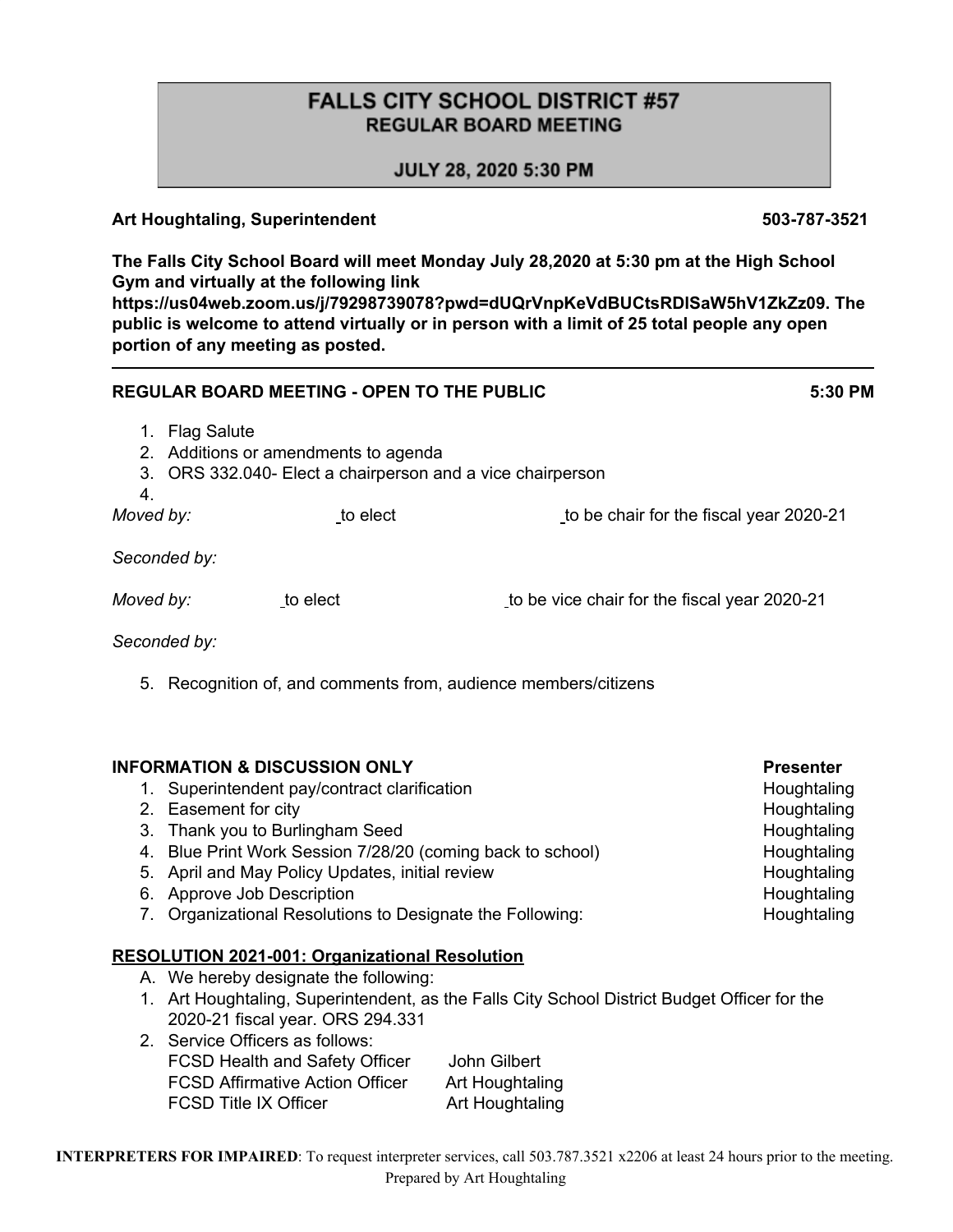FCSD 504 Officer Art Houghtaling FCSD Privacy Officer Donna Creekmore

FCSD Student Records Natascha Perkowski and Judy Scheet

- 3. PACE/WHA Insurance to act as Record of Agent for all property and liability insurance.
- 4. SAIF to act as Record of Agent for all workers' compensation insurance.
- 5. OEBB to act as Record of Agent for employee benefits.
- 6. Local Government Investment Pool (LGIP) operated by the State Treasury Department and Oregon State Credit Union, as the Official Investment Depositories
- 7. Art Houghtaling, Superintendent, and/or his designee(s), as it authorized representative(s) for negotiating and signing contracts for programs, services and materials as defined in the 2019-20 Budget and within the appropriations adopted by the Board for the 2020-21 fiscal year and for special revenue funding.
- 8. Pauley, Rogers and Co., P.C. is the auditing firm for conducting the audit for the accounting records for the 2020-21 fiscal year. ORS 327.137/326.465
- 9. Appointment of Legal Counsel as follows: Oregon School Boards Association (OSBA) Special Districts Association of Oregon (SDAO) Garrett, Hemann & amp; Robertson Lisa Freiley (WESD)
- 10. Determine Amount of Blanket Crime Coverage: The Board of Directors of Falls City School District determines the following for 2020-21 fiscal year per ORS 332.525:
	- All employees
	- \$250,000.00
- 11. Polk County Itemizer-Observer shall be the generally designated official newspaper of the District.
- 12. Art Houghtaling, Superintendent, as the Falls City School District Elections Officer for the 2020-21 fiscal year and authorized him to call Falls City School District elections, canvass the abstracts prepared by the Polk County Elections Department, and determine the results of such elections for the Board to affirm.

## **ACTION ITEMS**

- 1. **Approve Consent Agenda**
	- June 15,  $2020 Board$  Meeting Minutes
	- June 2020 Disbursements
		- Accounts Payable: Check numbers 5127-5179 in the amount of \$47,522.13.
		- Payroll Expenses: Checks and Direct Deposits in the amount of \$239,774.27.

## *Moved by:*

## *Seconded by:*